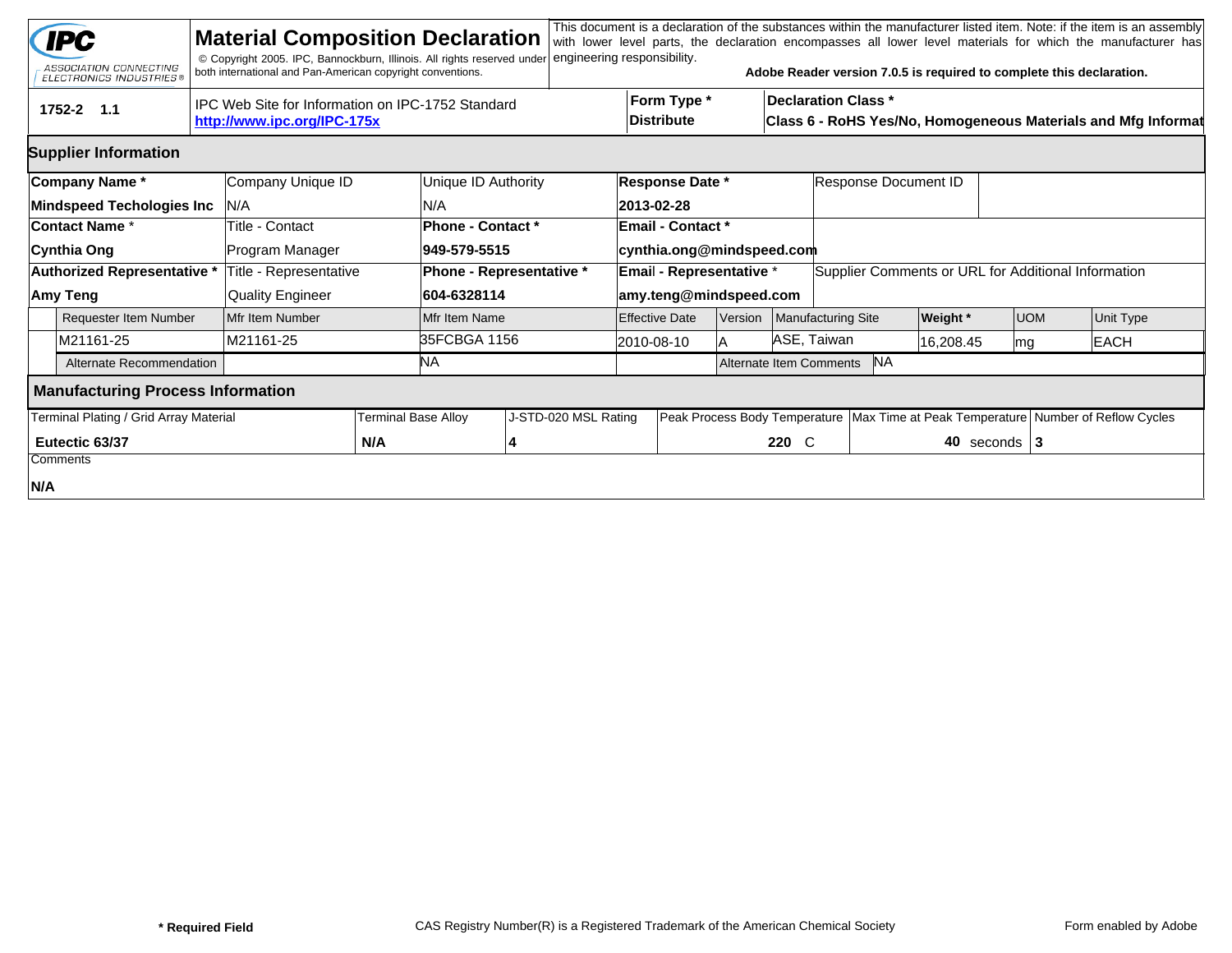| Save the fields in<br>Import fields from a<br><b>Export Data</b><br><b>Import Data</b><br>file into this form<br>this form to a file                                                                                                                                                                                                                                                                                                                                                                                                                                                                                                                                                                                                                                                                                                                                                                                                                                                                                                                                                                                                                                                                                                                              | Locked     |
|-------------------------------------------------------------------------------------------------------------------------------------------------------------------------------------------------------------------------------------------------------------------------------------------------------------------------------------------------------------------------------------------------------------------------------------------------------------------------------------------------------------------------------------------------------------------------------------------------------------------------------------------------------------------------------------------------------------------------------------------------------------------------------------------------------------------------------------------------------------------------------------------------------------------------------------------------------------------------------------------------------------------------------------------------------------------------------------------------------------------------------------------------------------------------------------------------------------------------------------------------------------------|------------|
| <b>RoHS Material Composition Declaration</b><br><b>Declaration Type *</b>                                                                                                                                                                                                                                                                                                                                                                                                                                                                                                                                                                                                                                                                                                                                                                                                                                                                                                                                                                                                                                                                                                                                                                                         | Simplified |
| RoHS Definition: Quantity limit of 0.1% by mass (1000 PPM) in homogeneous material for: Lead (Pb), Mercury, Hexavalent Chromium, Polybrominated Biphenyls (PBB),<br><b>RoHS Directive</b><br>Polybrominated Diphenyl Ethers (PBDE) and quantity limit of 0.01% by mass (100 PPM) of homogeneous material for Cadmium<br>2002/95/EC                                                                                                                                                                                                                                                                                                                                                                                                                                                                                                                                                                                                                                                                                                                                                                                                                                                                                                                                |            |
| Supplier certifies that it gathered the information it provides in this form concerning RoHS restrictive substances using appropriate methods to ensure its accuracy and that such information is true and correct to the best<br>that Supplier completes this form. Supplier acknowledges that Company will rely on this certification in determining the compliance of its products with European Union member state laws that implement the RoHS Directive. C<br>Supplier may have relied on information provided by others in completing this form, and that Supplier may not have independently verified such information. However, in situations where Supplier has not independently verifi<br>Supplier agrees that, at a minimum, its suppliers have provided certifications regarding their contributions to the part, and those certifications are at least as comprehensive as the certification in this paragraph. If th<br>written agreement with respect to the identified part, the terms and conditions of that agreement, including any warranty rights and or remedies provided as part of that agreement, will be the sole and exclusive source of<br>remedies for issues that arise regarding information the Supplier provides in this form. |            |
| 3 - Item(s) does not contain RoHS restricted substances per the definition above except for lead in solders and selected exemptions, if any<br>Supplier Acceptance * Accepted<br><b>RoHS Declaration</b> *                                                                                                                                                                                                                                                                                                                                                                                                                                                                                                                                                                                                                                                                                                                                                                                                                                                                                                                                                                                                                                                        |            |
| Exemptions: If the declared item does not contain RoHS restricted substances per the definition above except for defined RoHS exemptions, then select the corresponding response in the RoHS Declaration<br>above and choose all applicable exemptions.                                                                                                                                                                                                                                                                                                                                                                                                                                                                                                                                                                                                                                                                                                                                                                                                                                                                                                                                                                                                           |            |
| <b>Exemption List Version</b><br>EL-2006/690/EC                                                                                                                                                                                                                                                                                                                                                                                                                                                                                                                                                                                                                                                                                                                                                                                                                                                                                                                                                                                                                                                                                                                                                                                                                   |            |
| 7b. Lead in solders for servers, storage and storage array systems, network infrastructure equipment for switching, signalling, transmission as well as network management for telecommunications.                                                                                                                                                                                                                                                                                                                                                                                                                                                                                                                                                                                                                                                                                                                                                                                                                                                                                                                                                                                                                                                                |            |
| 15. Lead in solders to complete a viable electrical connection between semiconductor die and carrier within integrated circuit Flip Chip packages.                                                                                                                                                                                                                                                                                                                                                                                                                                                                                                                                                                                                                                                                                                                                                                                                                                                                                                                                                                                                                                                                                                                |            |
| Dealaration Cinnature                                                                                                                                                                                                                                                                                                                                                                                                                                                                                                                                                                                                                                                                                                                                                                                                                                                                                                                                                                                                                                                                                                                                                                                                                                             |            |

| Declaration Signature                                                                                                                                                                         |
|-----------------------------------------------------------------------------------------------------------------------------------------------------------------------------------------------|
| Instructions: Complete all of the required fields on all pages of this form. Select the "Accepted" on the Supplier Acceptance drop-down. This will display the signature area. Digitally sign |
| the declaration (if required by the Requester) and click on Submit Form to have the form returned to the Requester.                                                                           |

| $\overline{\phantom{0}}$<br>$\sim$<br>.<br>-<br>.vnt<br>⊃igital '<br>Signature<br>nia<br>l Supplier<br>. | Diaita<br>$1.1.01$ $1.1.1$<br>.<br>. יוחרי<br>. .<br>19 16:10:29 -07'00<br>2013.09 |  |
|----------------------------------------------------------------------------------------------------------|------------------------------------------------------------------------------------|--|
|----------------------------------------------------------------------------------------------------------|------------------------------------------------------------------------------------|--|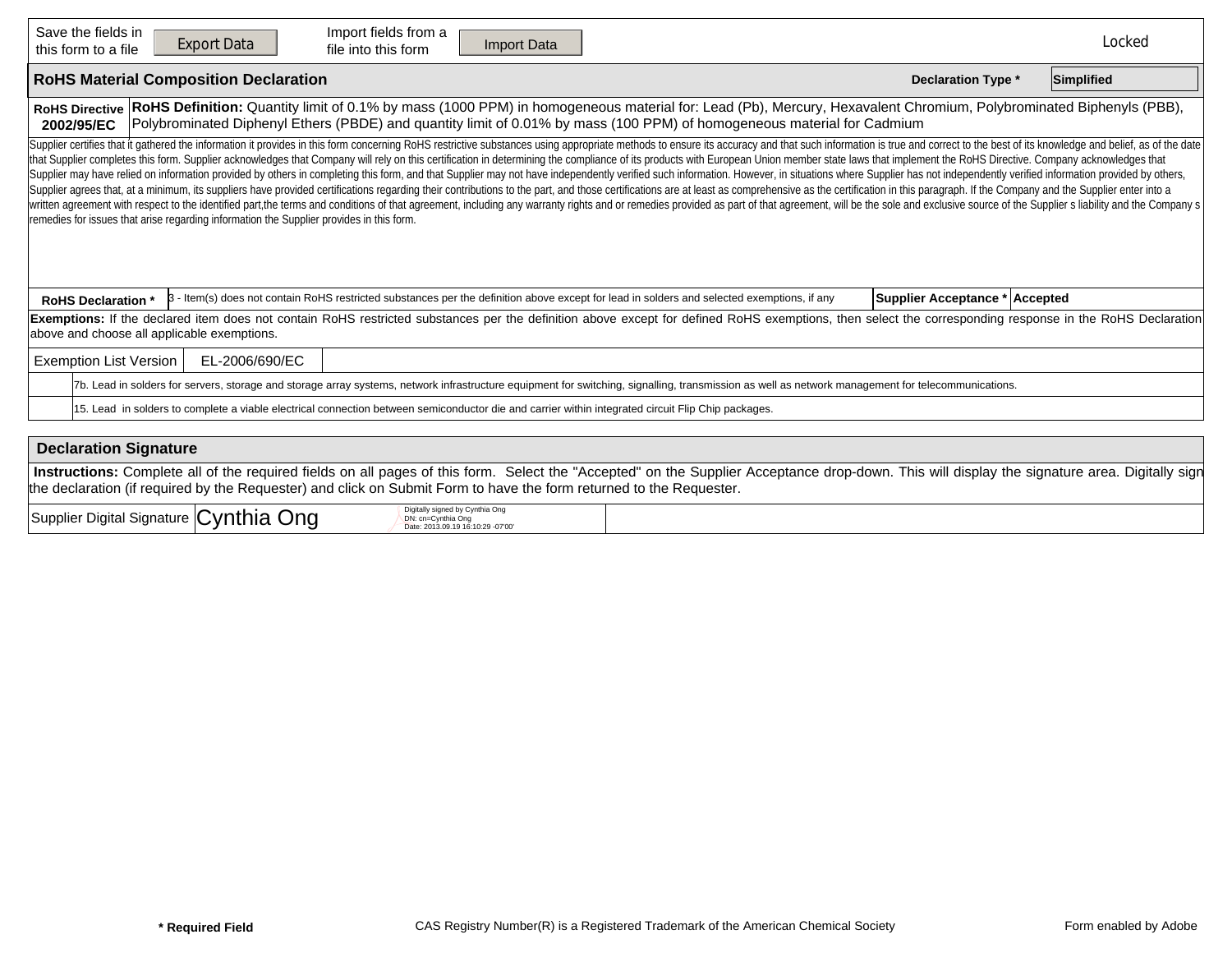## **Homogeneous Material Composition Declaration for Electronic Products**

**SubItem Instructions:** The presence of any JIG Level A or B substances must be declared. [1] indicate the subpart in which the substance is located, [2] provide a description of the homogeneous material [3], enter the weight of the homogeneous material.

Substance Instructions: [A] select the Level (JIG A, JIG B, Requester or Supplier) [B] select the substance category (JIG or Requester) or enter a value (Supplier). [C] select the substance (JIG) or enter the substance and CAS (Other). [D] select a RoHS exemption, if applicable [E] enter the weight of the substance or the PPM concentration [F] Optionally enter the positive (+) and negative (-) tolerance in percent (Note: percent tolerance values are expected to cover a 3 sigma range of distribution unless otherwise noted).

Line Functions: +I Inserts a New Item /SubItem +M Inserts a new Material +C Inserts a new Substance Category +S Inserts a new Substance - Deletes the element line

| Item/SubItem |           |  | Homogeneous<br><b>Material</b> |              | Weight Unit of | Level | <b>Substance Category</b> | <b>Substance</b> | <b>CAS</b>                           | Exempt Weight       | Unit of     | Tolerance                |  | <b>PPM</b> |          |
|--------------|-----------|--|--------------------------------|--------------|----------------|-------|---------------------------|------------------|--------------------------------------|---------------------|-------------|--------------------------|--|------------|----------|
|              | Name      |  |                                |              | Measure        |       |                           |                  |                                      |                     |             | Measure                  |  | $\ddag$    |          |
|              | M21161-25 |  | <b>Solder Ball</b>             | 1,017.2 $mg$ |                | Α     | Lead/Lead Compound        |                  | Pb                                   | 7439-92-1           | 376.36      | mg                       |  |            | 369,99   |
|              |           |  |                                |              |                | c     | <b>GROUP-C</b>            |                  | lSn                                  | 7440-31-5           | 640.84      | mg                       |  |            | 630,00   |
|              |           |  | <b>Underfill</b>               | 56.86        | mg             | c     | <b>GROUP-C</b>            |                  | <b>Carbon black</b>                  | 1333-86-4           | 0.5686      | mg                       |  |            | 9,999.9  |
|              |           |  |                                |              |                | c     | <b>GROUP-C</b>            |                  | Amine type accelerator Trade Secret  |                     | 2.843       | mg                       |  |            | 49,999   |
|              |           |  |                                |              |                | C     | <b>GROUP-C</b>            |                  | Bisphenol A type liquid 25068-38-6   |                     | 1.7058      | mg                       |  |            | 29,999   |
|              |           |  |                                |              |                | C     | <b>GROUP-C</b>            |                  | Bisphenol F type liquid 0003-36-5    |                     | 11.372      | mg                       |  |            | 199,99   |
|              |           |  |                                |              |                | C     | <b>GROUP-C</b>            |                  | Additives                            | <b>Trade Secret</b> | 2.843       | mg                       |  |            | 49,999   |
|              |           |  |                                |              |                | C     | <b>GROUP-C</b>            |                  | Silicon dioxide                      | 60676-86-0          | 26.1556 mg  |                          |  |            | 459,99   |
|              |           |  |                                |              |                | C     | <b>GROUP-C</b>            |                  | Phenolic resin                       | 9003-35-4           | 11.372      | mg                       |  |            | 199,99   |
|              |           |  | TIM                            | 151.31       | mg             | c     | <b>GROUP-C</b>            |                  | <b>Alumina</b>                       | 01344-28-1          | 136.18      | mg                       |  |            | 900,00   |
|              |           |  |                                |              |                | C     | <b>GROUP-C</b>            |                  | <b>Others</b>                        | Trade Secret        | 15.13       | mg                       |  |            | 99,993   |
|              |           |  | <b>Bump</b>                    | 0.51         | mg             | c     | <b>GROUP-C</b>            |                  | Sn                                   | 7440-31-5           | 0.32        | mg                       |  |            | 627,45   |
|              |           |  |                                |              |                | A     | Lead/Lead Compound        |                  | Pb                                   | 7439-92-1           | 0.19        | mg                       |  |            | 372,54   |
|              |           |  | Heatslug                       | 11,426       | mg             | c     | <b>GROUP-C</b>            |                  | <b>Copper</b>                        | 7440-50-8           | 11,351.73mg |                          |  |            | 993,49   |
|              |           |  |                                |              |                | c     | <b>GROUP-C</b>            |                  | Chrome                               | Trade Secret        | 5.71        | mg                       |  |            | 499.73   |
|              |           |  |                                |              |                | B     | Nickel/Nickel Compou      |                  | Nickel                               | 7440-02-0           | 68.56       | mg                       |  |            | 4,229.8  |
|              |           |  | Die                            | 692.56       | mg             | C     | <b>GROUP-C</b>            |                  | Silicon                              | 7440-21-3           | 692.56      | mg                       |  |            | 999,99   |
|              |           |  | <b>Substrate</b>               | 2,864.01 mg  |                | c     | <b>GROUP-C</b>            |                  | <b>Others</b>                        | <b>Trade Secret</b> | 219.44      | mg                       |  |            | 76,619   |
|              |           |  |                                |              |                | c     | <b>GROUP-C</b>            |                  | Copper                               | 7440-50-8           | 1,199.02 mg |                          |  |            | 418,65   |
|              |           |  |                                |              |                | C     | <b>GROUP-C</b>            |                  | Solvent                              | 112-15-2, 647       | 17.6        | mg                       |  |            | 6, 145.2 |
|              |           |  |                                |              |                | C     | <b>GROUP-C</b>            |                  | methyl octanoate                     | 67762-90-7          | 3.75        | ∣mg                      |  |            | 1,309.3  |
|              |           |  |                                |              |                | C     | <b>GROUP-C</b>            |                  | Initiator (Organic CompoTrade Secret |                     | 2.03        | mg                       |  |            | 708.79   |
|              |           |  |                                |              |                | C     | <b>GROUP-C</b>            |                  | Coal tar naphtha                     | 64742-94-5          | 2.74        | $\mathsf{Im} \mathsf{g}$ |  |            | 956.70   |